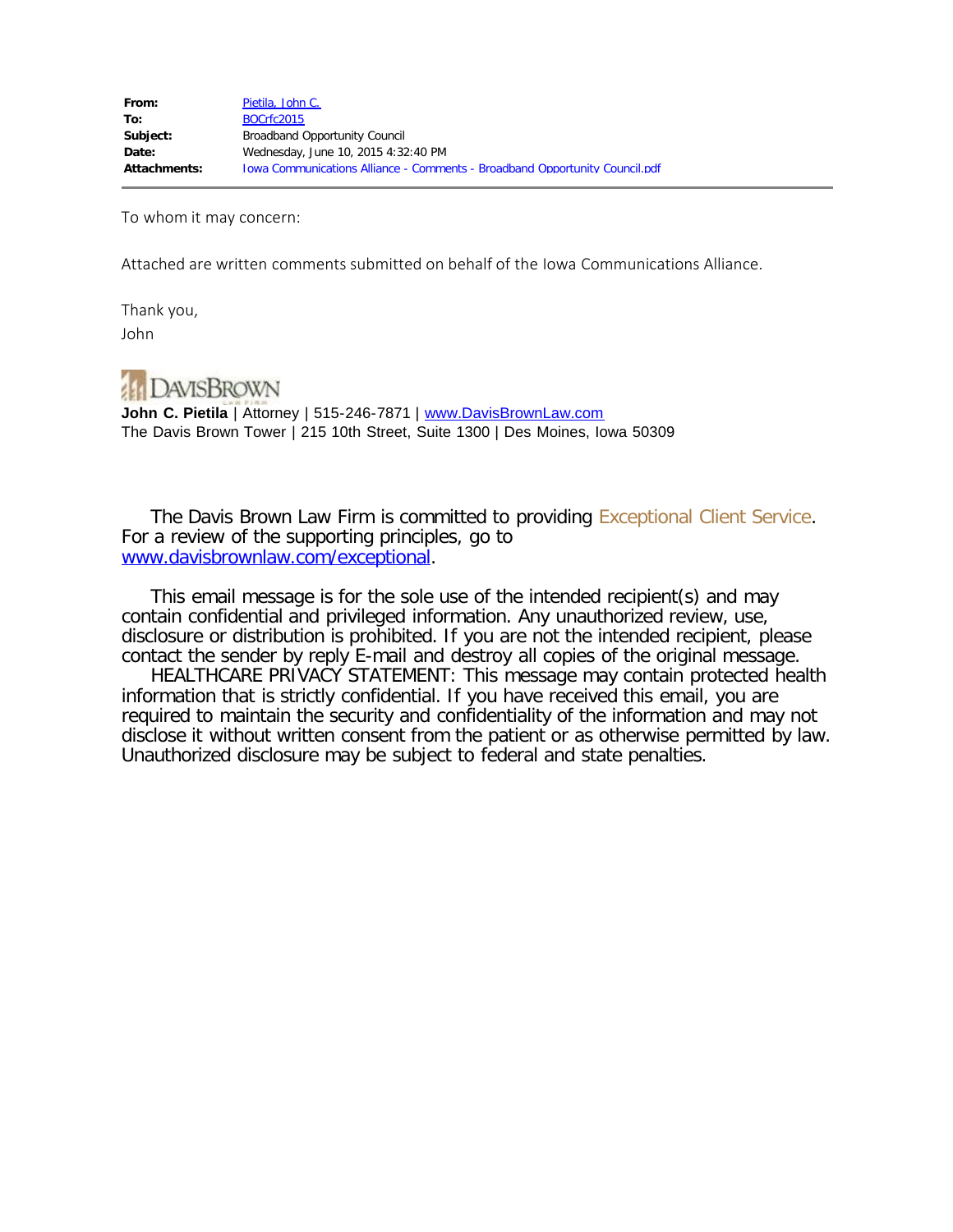#### **Before the**

## **DEPARTMENT OF AGRICULTURE Rural Utilities Service**

#### **and**

## **DEPARTMENT OF COMMERCE National Telecommunications and Information Administration**

#### **Washington, D.C. 20250**

 $\lambda$ 

| In the Matter of                                                       |  |
|------------------------------------------------------------------------|--|
| Broadband Opportunity Council Notice and<br><b>Request for Comment</b> |  |
|                                                                        |  |

Docket No. 1540414365-5365-01 RIN 0660-XC019

## **COMMENTS OF IOWA COMMUNICATIONS ALLIANCE**

Iowa Communications Alliance (the "**Iowa Alliance**")<sup>[1](#page-1-0)</sup> hereby submits these comments in response to the above-captioned Request for Comment ("**RFC**") concerning the role of Executive Branch agencies in promoting increased broadband competition, deployment and adoption in communities across the United States. As an association representing Iowa's rural communications industry, the Iowa Alliance shares a common goal with the President, the Broadband Opportunity Council (the "**Council**") and the Council's member agencies: that all Iowans (and all Americans) should have access to affordable and robust broadband connections. While these comments focus on certain identified questions included in the RFC, the Iowa

 $\overline{a}$ 

<span id="page-1-0"></span> $1$  The Iowa Communications Alliance is the voice of Iowa's rural communications industry. The Iowa Alliance represents more than 130 community-based telecommunications providers who offer broadband, telephone and digital television service to rural Iowans.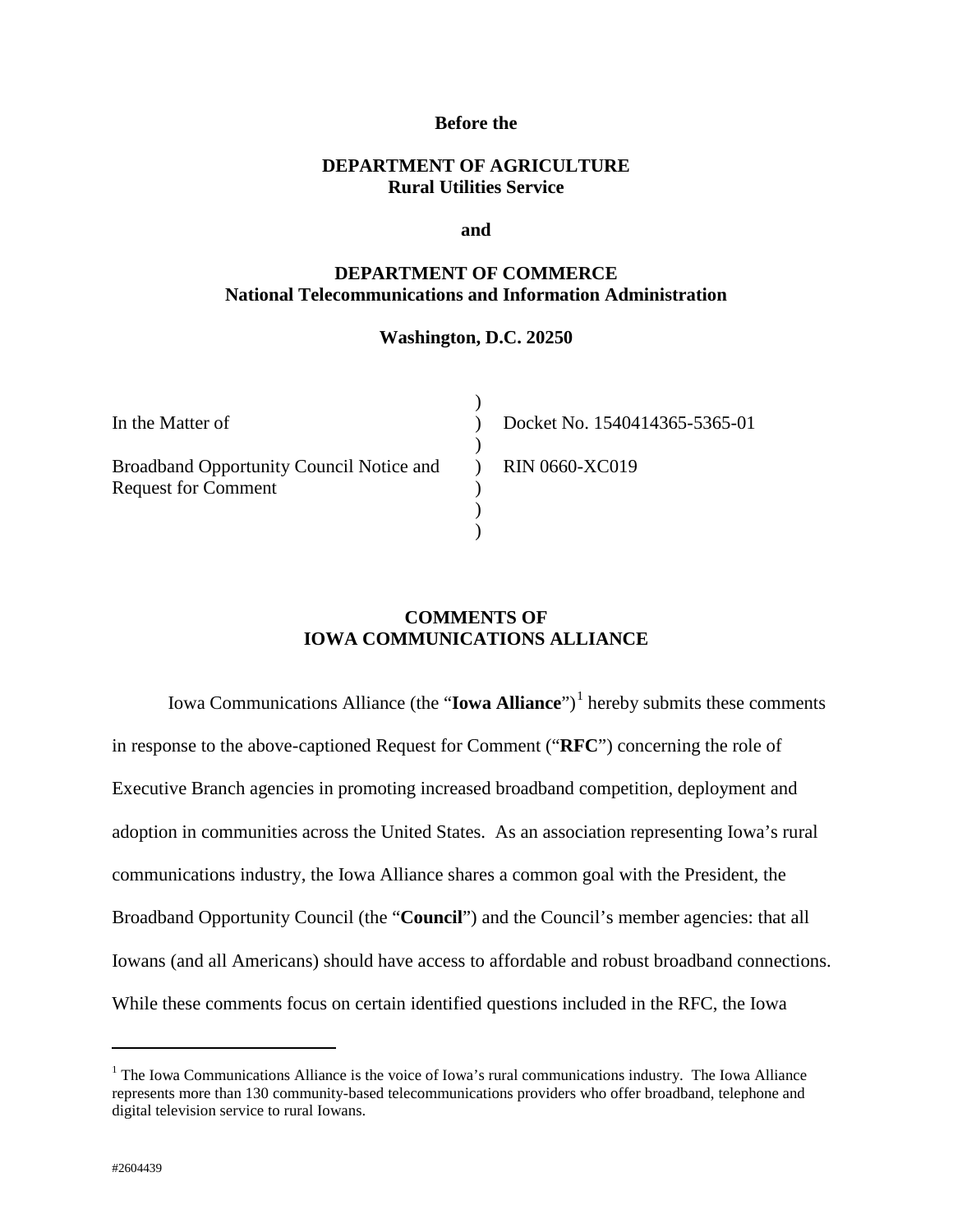Alliance joins with NTCA-the Rural Broadband Association ("**NTCA**"), in supporting NTCA's

broader policy recommendations concerning the Administration's effort to spur the deployment

of fast and affordable broadband to rural America.<sup>[2](#page-2-0)</sup>

# **A. Questions Addressed**

The Iowa Alliance is filing these comments in order to provide the Council with its

overarching perspective concerning the following questions posed in the RFC:

12. How can communities/regions incentivize service providers to offer broadband services, either wired or wireless, in rural and remote areas? What can the federal government do to help encourage providers to serve rural areas?

25. Would spurring competition to offer broadband service in rural areas expand availability and, if so, what specific actions could Executive Branch agencies take in furtherance of this goal?

26. Because the predominant areas with limited or no broadband service tend to be rural, what specific provisions should Executive Branch agencies consider to facilitate broadband deployment and adoption in such rural areas?

## **B. Comments**

 $\overline{a}$ 

The Iowa Alliance is supportive of the Council's efforts to identify and address regulatory barriers, incentivize investment, promote best practices, align funding decisions and otherwise support broadband deployment and adoption, especially as it relates to high-quality wired broadband connections. Both the Iowa Alliance and its member companies are familiar with and appreciate the longstanding and recent efforts of Executive Branch agencies in partnering with private industry and local communities to address the unique challenges associated with expanding broadband access in sparsely populated rural areas. As discussed below, we believe these existing programs provide a useful blueprint in identifying opportunities

<span id="page-2-0"></span><sup>2</sup> Letter from Shirley Bloomfield, NTCA Chief Executive Officer, to The Honorable Penny S. Pritzker, Secretary, United States Department of Commerce, http:*[www.ntca.org/images/stories/Documents/broadbandletter.pdf](http://www.ntca.org/images/stories/Documents/broadbandletter.pdf)*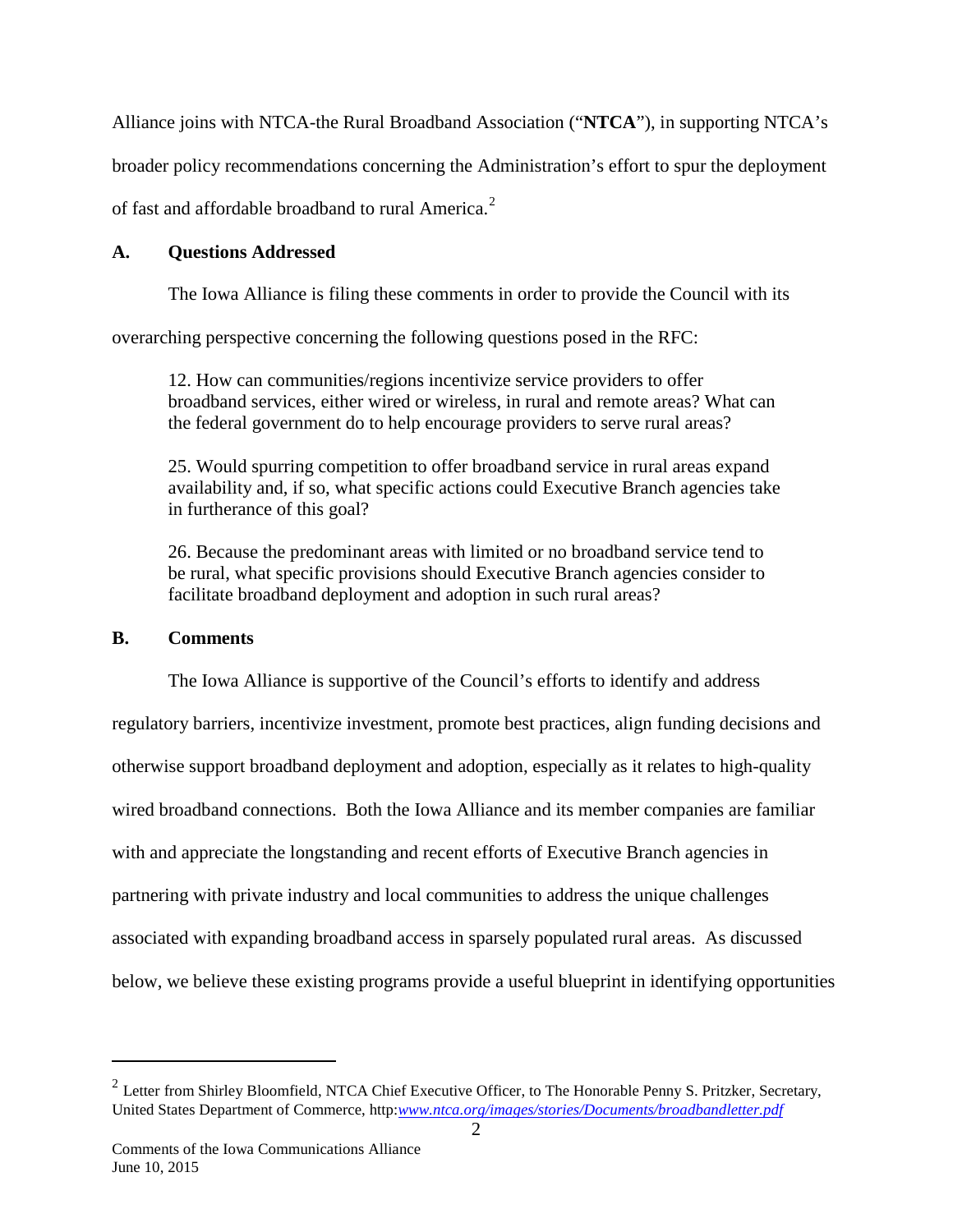for local, federal and private interests to leverage existing networks and expertise in order to facilitate broadband deployment and expand broadband availability and adoption in rural areas.

For many reasons, it was especially fitting that the President selected Iowa as the location where he announced the creation of the Council and the Administration's commitment to enabling every American to have access to fast, affordable broadband service. Iowa's rural telecommunications providers are leaders in bringing connectivity to rural areas and have become world-class experts in the design, deployment and operation of rural broadband networks. As members of the communities they serve, these locally operated companies not only deploy broadband to rural areas, they do so in a pragmatic and sustainable way, ensuring that service remains fast and affordable for the long term.

While we appreciate the President's renewed focus on expanding broadband in rural America, we are concerned by his emphasis on incentivizing the construction of municipal broadband networks, even where private entities are already delivering fast and affordable service or may be better equipped to do so. While municipal investment in broadband networks may be necessary in certain exceptional circumstances, the Iowa Alliance believes that many rural municipalities are or can be served adequately by private service providers. In most cases, the most immediate and direct route toward more affordable and faster broadband is to leverage existing state and federal programs to incentivize existing service providers to expand or enhance their existing last mile and middle mile networks to meet the identified broadband-related needs of rural communities. Where private industry is either unwilling or unable to meet the broadband-related needs of these communities, the Iowa Alliance supports the development of public-private partnerships, especially if such partnerships are incentivized to leverage existing facilities and expertise while avoiding unnecessary taxpayer risk or duplicative investment.

3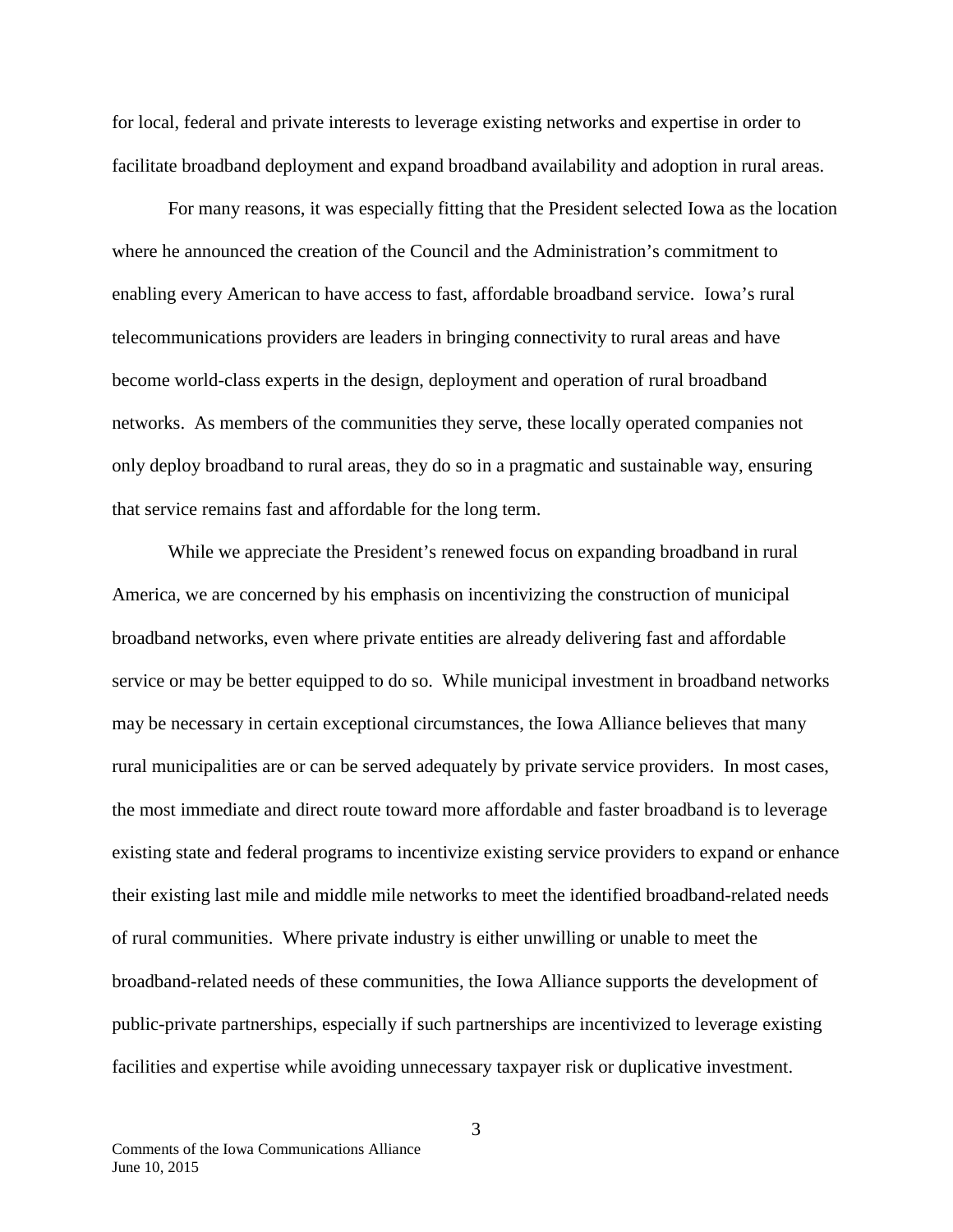For many reasons, the federal government should seek to encourage the expansion of municipal broadband only as a last resort. If government-owned networks are incentivized, any such programs should be structured to avoid creating unsustainable competitive networks in sparsely populated rural areas. Rural communications and broadband service providers have a proven track record of being able to successfully build, operate and maintain high quality networks in rural America. However, these providers face significant financial and operational pressure as a result of recent regulatory changes adopted and implemented by the Federal Communications Commission.<sup>[3](#page-4-0)</sup> While the Council is necessarily and appropriately focused on matters within the control of its member agencies, it is important to understand and appreciate the impact of other regulations which affect broadband deployment and adoption in rural service areas. To the extent the financial and operational health of rural communications providers are already at risk, any regulations which would promote ill-conceived public investment in broadband markets is likely to slow or even freeze the pace of private network investment.

Rather than competing directly against private, community-based providers, state and local governments can be and often are valuable partners in expanding broadband networks and broadband services in rural areas. A growing number of our member companies currently partner or are discussing partnership opportunities with local governments, both within their traditional incumbent service areas and in competitive rural service areas. In the context of these public-private partnerships, local providers are able to leverage their existing financial, technical and managerial expertise to assist in the design, deployment and operation of high quality, affordable networks. Building sustainable networks requires both a significant upfront investment and a significant commitment to reinvestment over time to meet consumer demands

<span id="page-4-0"></span> <sup>3</sup> Harlod Furchtgott-Roth and Kathleen Wallman, *An Assessment of the Operational and Financial Health of Rateof-Return Telecommunications Companies in More Than 700 Study Areas: 2007-2012, [https://prodnet.www.neca.org/publicationsdocs/wwpdf/1222rba-1.pdf.](https://prodnet.www.neca.org/publicationsdocs/wwpdf/1222rba-1.pdf)*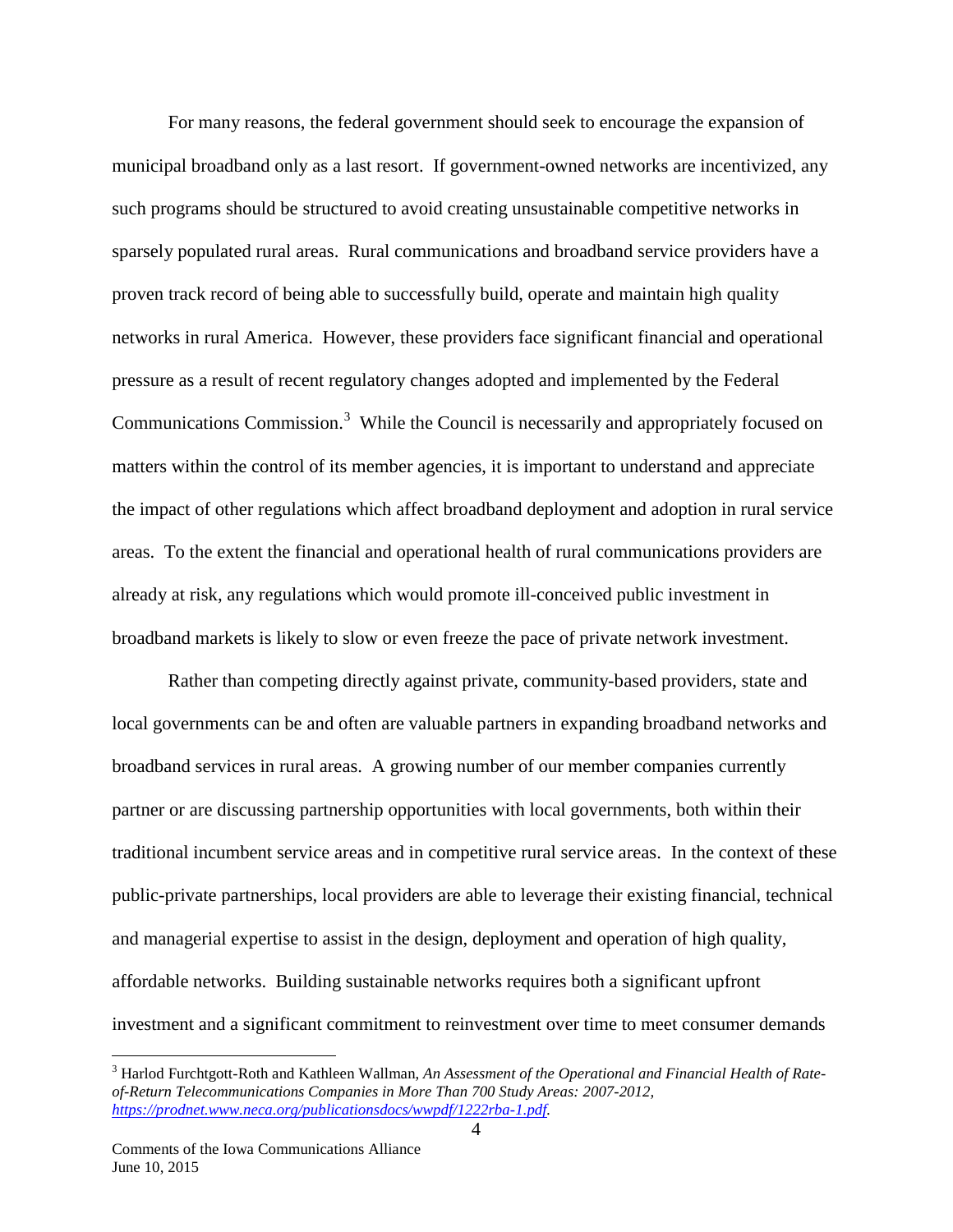and keep pace with changing technologies. In the absence of true failure by private providers, state and local governments should not be incentivized to "go it alone" and risk public funds in the development of competitive networks which are likely to erode (rather than enhance) the availability of fast, affordable broadband in hard-to-serve markets. To the extent states or municipalities are incentivized to enter broadband markets, there must be adequate safeguards to ensure that the promoters of such investments are honest and direct with consumers and taxpayers about the costs and challenges associated with building, operating and maintaining these networks over the long haul.<sup>[4](#page-5-0)</sup>

The successful deployment of fast and affordable broadband in high-cost, rural areas requires a carefully coordinated strategy that supports the deployment of networks and the sustainability of those networks over time. As such, the Council should focus its energy and efforts on fine tuning and enhancing programs that support investment by existing service providers with a proven track record of continually investing and reinvesting in rural networks. Such investments are frequently supported and incentivized by federal programs, including NTIA's Broadband Technology Opportunities Program and Broadband Initiatives Program and USDA's Telecommunications Infrastructure Loan Program and Broadband Loan Program. Lessons learned by NTIA, USDA and other Executive Branch agencies in the development and administration of these and similar programs may prove especially helpful in identifying opportunities to incentivize or foster meaningful and lasting partnerships between local, federal and private interests. Immediate priority should be given to identifying or developing opportunities for public-private partnerships in hard-to-serve rural areas, with an emphasis on

 $\overline{a}$ 

<span id="page-5-0"></span><sup>4</sup> *See* Taylor Soper, *Seattle Officials: Municipal Broadband Too Risky and Expensive for City to Build Alone, GeekWire*, June 9, 2015, [http://www.geekwire.com/2015/seattle-officials-municipal-broadband-too-risky-and](http://www.geekwire.com/2015/seattle-officials-municipal-broadband-too-risky-and-expensive-for-city-to-build-alone)[expensive-for-city-to-build-alone.](http://www.geekwire.com/2015/seattle-officials-municipal-broadband-too-risky-and-expensive-for-city-to-build-alone)